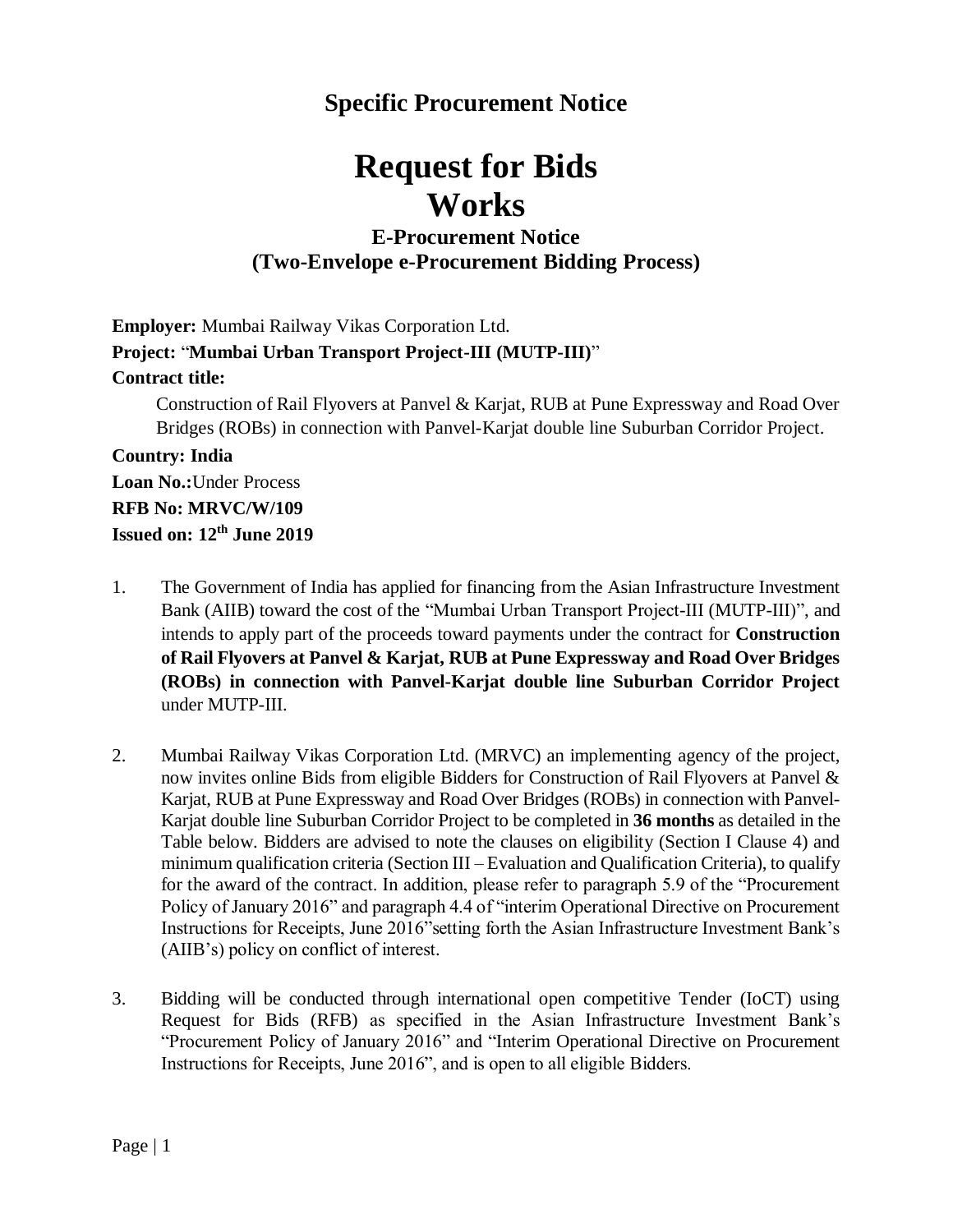- 4. Interested eligible Bidders may obtain further information from Shri. K Jha, Chief Project Manager – I, Mumbai Railway Vikas Corporation Ltd., email: [cpm1@mrvc.gov.in](mailto:cpm1@mrvc.gov.in) and inspect the Bidding document during office hours 10.00 to 18.00 hrs at the address given below*.*
- 5. The Bidding document in Englishis available online o[n www.eprocure.gov.in](http://www.eprocure.gov.in/) from 12<sup>th</sup> June 2019 to 29<sup>th</sup> July 2019.A bidder who desires to participate in the bid shall have to pay a nonrefundable fee as indicated in the table below. The method of payment will be demand draft/ cashier's cheque/ certified cheque payable at Mumbai in favour of "Mumbai Railway Vikas Corporation Ltd." Or direct deposit to MRVC Bank account number as mentioned below the Table.Payment documents are to be submitted as per the procedure described in paragraph 9 below. Bidders will be required to register in the website. The bidders would be responsible for ensuring that any addenda available on the website is also downloaded and incorporated*.* Bid document is also available on official website of MRVC "http://www.mrvc.indianrailways.gov.in". However, bidder has to submit the offer only on procurement website [www.eprocure.gov.in.](http://www.eprocure.gov.in/)
- 6. For submission of the bids, the bidder is required to have Digital Signature Certificate (DSC) from one of the Certifying Authorities (CAs), authorized by Government of India for issuing DSC. Bidders can see the list of licensed CAs from the link [\(www.cca.gov.in\)](http://www.cca.gov.in/). Aspiring bidders who have not obtained the user ID and password for participating in e-procurement in this Project, may obtain the same from the website: [https://eprocure.gov.in](https://eprocure.gov.in/)
- 7. Bids comprise two Parts, namely the Technical Part and the Financial Part, and both parts must be simultaneously submitted online on [www.eprocure.gov.in](http://www.eprocure.gov.in/) on or before **15.00 hrs of 29 th July 2019***.* Any bid or modifications to bid (including discount) received outside eprocurement system will not be considered. The electronic bidding system would not allow any late submission of bids. The "TECHNICAL PART" of the **Bids will be publicly opened online on the same day** in the presence of the Bidders' designated representatives and anyone who chooses to attend at the address below at **15.30 hours***,* and this could also be viewed by the bidders online.The "FINANCIAL PART" shall remain unopened in the e-procurement system until the second public Bid opening for the financial part.If the office happens to be closed on the date of opening of the bids as specified, the bids will be opened on the next working day at the same time and venue.
- 8. All Bids must be accompanied by a Bid Security of the amount specified for the Work in the table below, drawn in favour of Mumbai Railway Vikas Corporation Ltd., payable at Mumbai. Bid security will have to be in any one of the forms as specified in the bidding document and shall have to be valid for 45 days beyond the validity of the bid. (The original bid security documents in approved form shall be submitted as per the procedure described in paragraph 9 below).
- 9. The bidders are required to submit (a) original payment documents towards the cost of bidding document and registration on e-procurement website (if applicable); (b) original bid security in approved form; and (c) original affidavit regarding correctness of information furnished with bidding document, with Chief Project Manager – I, Mumbai Railway Vikas Corporation Ltd, 2nd Floor, Churchgate Station Building, Churchgate, Mumbai - 400020 before the Bid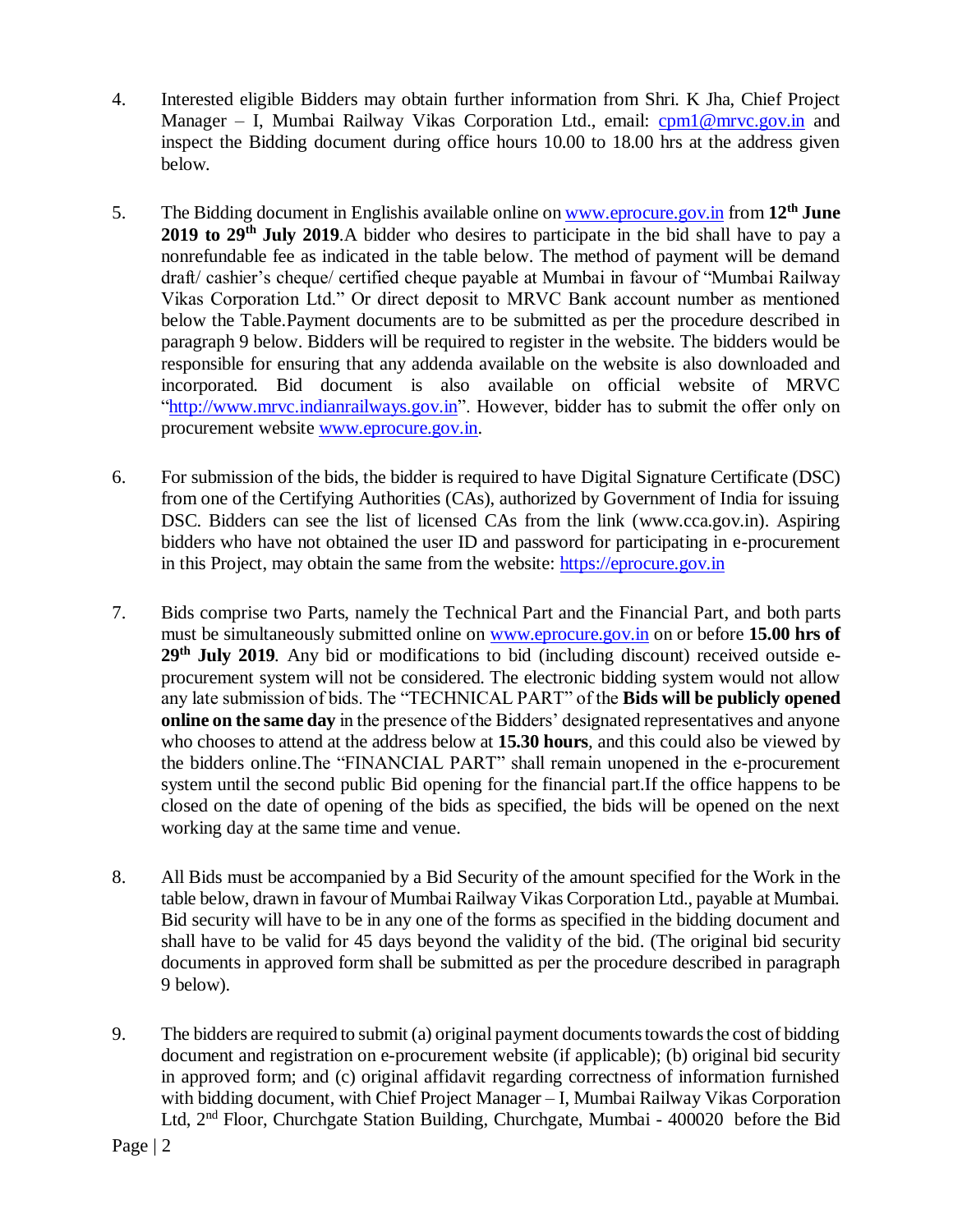submission deadline given above, either by registered post/speed post/courier or by hand, failing which such bids will be declared non-responsive, and will not be opened. The employer, MRVC is not responsible for any delay in submission of original document.

- 10. A pre-bid meeting will be held on **27th June 2019 at 11.00 hrs**. at the office of Mumbai Railway Vikas Corporation Ltd., Second Floor, Churchgate Station Building, Mumbai - 400020 to clarify the issues and to answer questions on any matter that may be raised at that stage as stated in ITB Clause 7.4 of 'Instructions to Bidders' of the bidding document. Bidders are advised to download the bidding document prior to the pre-bid meeting in order for bidders to have a good understanding of the scope of the requirements under this contract for discussion and clarification at the pre-bid meeting.
- 11. Other details can be seen in the bidding document. The Employer shall not be held liable for any delays due to system failure beyond its control. Even though the system will attempt to notify the bidders of any bid updates, the Employer shall not be liable for any information not received by the bidder. It is the bidders' responsibility to verify the website for the latest information related to this bid
- 12. The address referred to above is:

#### **Chief Project Manager-I,**

**Mumbai Railway Vikas Corporation,** 2<sup>nd</sup> Floor, Churchgate Station Building, Churchgate, Mumbai- 400020 Tel: (022)- 22052012 email: [cpm1@mrvc.gov.in](mailto:cpm1@mrvc.gov.in) www.mrvc.indianrailways.gov.in & www.eprocure.gov.in

#### TABLE - A

| Package No        | Name of Work                                                                                                                                                                                                    | Bid Security *<br>(or equivalent<br>Rs.<br>amount in a freely<br>convertible currency)                                                                                           | Cost of Document<br>Rs. (or equivalent<br>amount in a freely<br>convertible<br>currency) | Period<br>of<br>Completion |
|-------------------|-----------------------------------------------------------------------------------------------------------------------------------------------------------------------------------------------------------------|----------------------------------------------------------------------------------------------------------------------------------------------------------------------------------|------------------------------------------------------------------------------------------|----------------------------|
|                   | 2                                                                                                                                                                                                               | 3                                                                                                                                                                                | 4                                                                                        | 5                          |
| <b>MRVC/W/109</b> | Construction of Rail<br>Flyovers at Panvel $\&$<br>Karjat, RUB at Pune<br>Expressway and Road<br>Over Bridges (ROBs)<br>connection<br>with<br>in.<br>Panvel-Karjat double<br>line Suburban Corridor<br>Project. | Rs 1,86,00,000/-<br>(Rupees Eighteen<br>Million Six Hundred<br>Thousands Only)<br>Mode of submission of<br>Bid security: Refer to<br>Bid Data Sheet (BDS)<br>of Tender Document. | Rs 10,000/-<br>(Rupees)<br>Ten<br>Thousand Only)                                         | 36 Months                  |